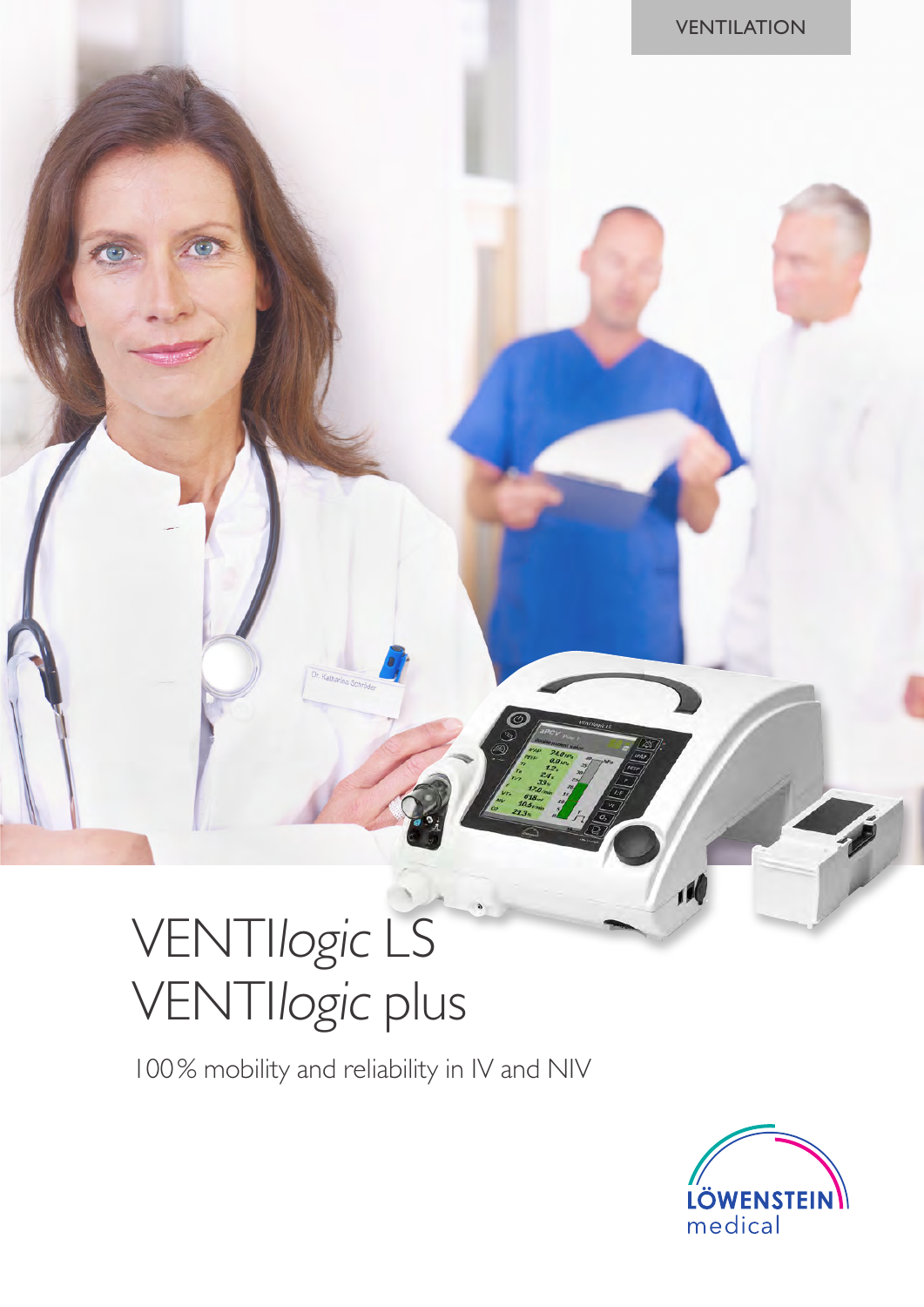

## VENTIlogic LS VENTIlogic plus

Your requirements for reliability and mobility are our benchmark. VENTIlogic LS and VENTIlogic plus offer you a high degree of reliability and versatility every day at all times. Their practiceoriented monitoring and mobility concepts are supplemented by unique ventilation functions.

VENTIlogic LS and VENTIlogic plus have leakage and single patient circuits. In addition VENTIlogic LS offers a double patient circuit system with patient valve and volume-controlled ventilation modes (VCV, aVCV).



Single patient circuit with patient valve



Double patient circuit with patient valve (only VENTIlogic LS)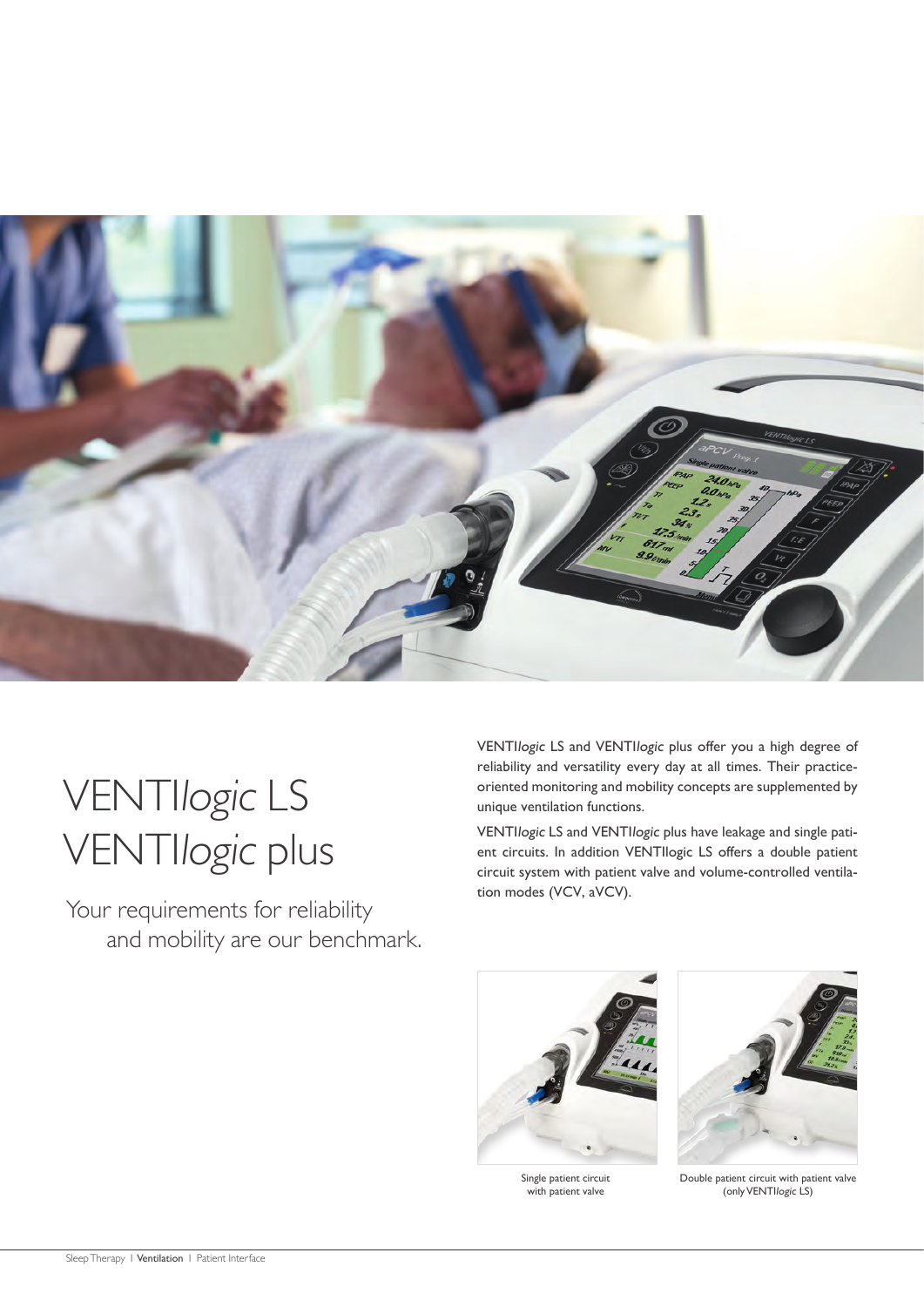#### Areas of use

- For treatment of adults and children starting with 50 ml tidal volume and 5 kg body weight
- Invasive and non-invasive ventilation
- $\blacksquare$  In hospital and at home
- Stationary and mobile



VENTIlogic LS and VENTIlogic plus are equipped with two options for mouthpiece ventilation, namely pressure-controlled (MPVp) and volume-controlled (MPVv). Both are available in all circuit systems. Mouthpiece ventilation gives the patient maximum freedom and independence in his therpay. The three ventilation program settings allow an ideal combination of daytime mouthpiece ventilation with night-time ventialtion means. The mobility concept ensures safety and reliability in the delivery of required ventilation.

- Mobile use for intra-hospital transfers: With 9 hours of battery power (internal rechargeable battery and optional replaceable battery\* have a capacity of 4.5 hours each), the devices can adapt to any change of location.
- Mobile use at home: VENTIlogic LS and VENTIlogic plus give your patients freedom of movement.
- Sure in an unsure situation: Leakage is reliably compensated for in volume and pressure controlled modes.\*\* The high-performance blower ensures continuous patient care in mobile use and difficult ventilation situations, even with imprecise fit of patient interface.

#### Special shock resistance

Shock and vibration resistance were specially tested against recognized standards to ensure device's compliance with demands in mobile hospital and domestic surroundings. (Shock test as per IEC 60068-2-27 and Vibration test as per IEC 60068-2-64).

The operating range of the rechargeable battery depends on the settings of the ventilation parameters and on the battery's age and charge level. The internal battery may be used only as an emergency source of power and not as a continuous primary source.

\*\* Reliable leakage compensation in volume-controlled



Use of several replaceable batteries allows unlimited independent operation.

Our monitoring concept ensures safe and reliable therapy

The comprehensive and clear monitoring concept provides the best support of your treatment:

- Intuitive operation for fast check of ventilation settings
- Simple and direct monitoring of oxygen saturation and pulse with the  $SpO<sub>2</sub>$  module.
- Unique alarm management (highly visible, large alarm window) for top safety: You can concentrate completely on therapy without any stress.
- VENTIviews: PC software for Löwenstein Medical ventilators reads out, displays, analyzes, archives and generates reports on patient and compliance data and their clinical application:
	- Focus on ventilation requirements
	- Process-oriented operation matches procedures in hospital



(Software)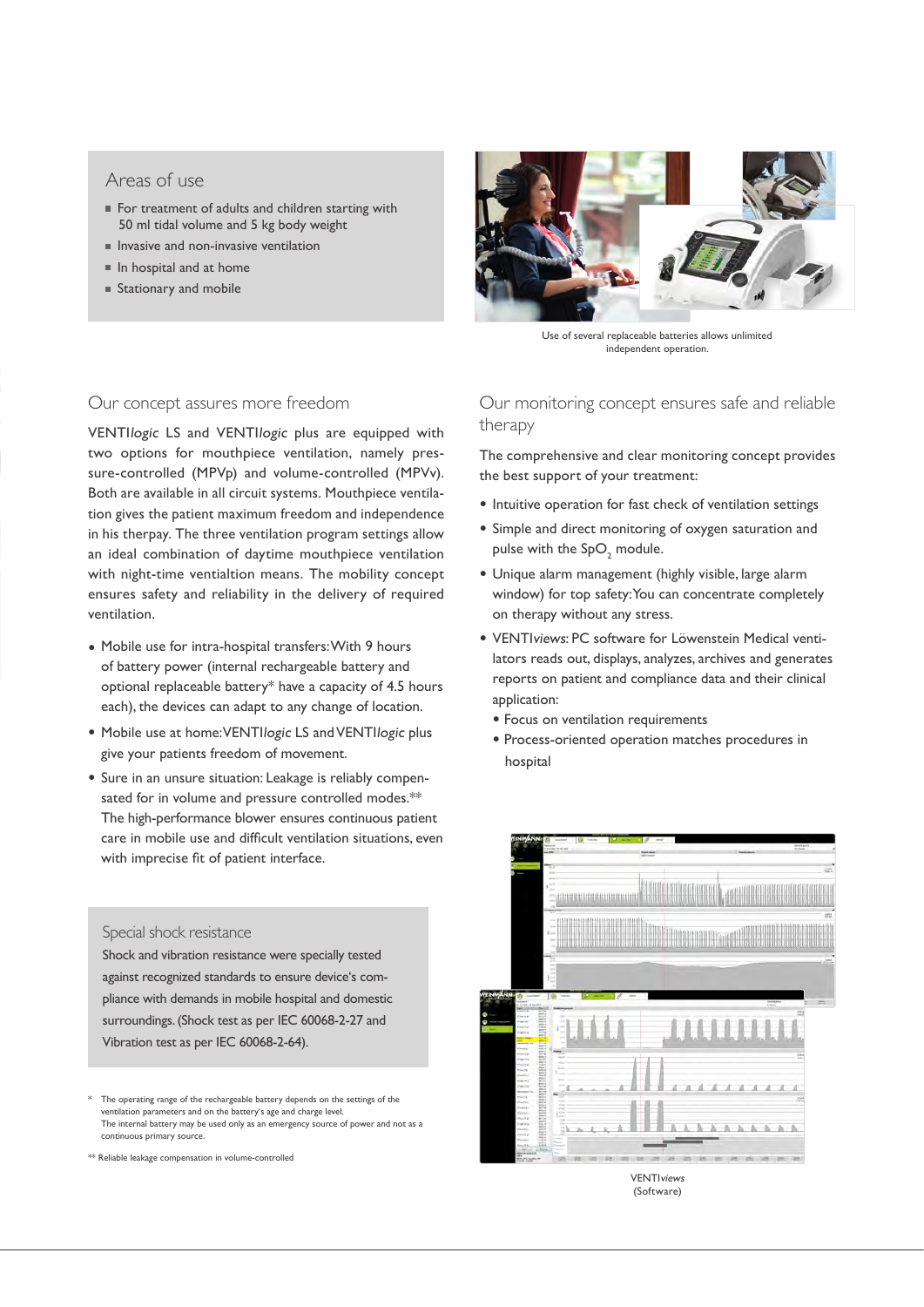The fast and simple way to ideal therapy settings – with innovative features by Löwenstein Medical

- Doctors can configure three storable ventilation programs for patients who need varying degrees of ventilation support. With the simple press of a key, the doctor, nurse or patient can select the individual programs to satisfy the patient's needs.
- LIAM (Lung Insufflation Assist Maneuver): the integrated cough support is easy to use and requires no change of masks. The patient himself or a nurse can activate the function.
- Volume compensation: Function to guarantee a pre-set target volume. The speed can be set in three levels.

Particularly suitable for COPD patients

- AirTrap Control: Exhalation pressure relief to prevent dynamic hyperinflation. Thanks to AirTrap Control, VENTIlogic LS and VENTIlogic plus automatically regulate pressure to a frequency and expiration time ideal for the patient. The titration process is thereby significantly simplified.
- Trigger lockout: Effective protection from false triggering and trigger artefacts at higher trigger sensitivity. The fast way to perfectly synchronized ventilation.
- Expiratory pressure ramp: Temporary pneumatic splint in airways at the start of expiration to counteract expiratory collapse of airways. The expiratory flow remains larger on average, the volume can be exhaled more easily and respiratory position can be lowered.

| aPCV                 | Prog. 1             | B<br>SD   |  |  |
|----------------------|---------------------|-----------|--|--|
| Double patient valve |                     |           |  |  |
| <b>IPAP</b>          | 24.0 <sub>HP2</sub> | hPa<br>40 |  |  |
| <b>PFFP</b>          | $0.0$ bPa           | $35 -$    |  |  |
| Ti                   | 1.2 <sub>s</sub>    | 30        |  |  |
| Te:                  | $24-$               | $25 -$    |  |  |
| <b>Ti/T</b>          | 33 %                | $20 -$    |  |  |
|                      | $17.0$ /min         | $15 -$    |  |  |
| VTe                  | 618m                | 10        |  |  |
| MV                   | $10.5$ $V$ min      | 5.<br>т   |  |  |
| 02                   | 21.3%               |           |  |  |
|                      |                     | Menu      |  |  |

Fast and simple monitoring of ventilation settings



Pressure and volume curves with auto-scaling function



Pressure/volume loop with auto-scaling axes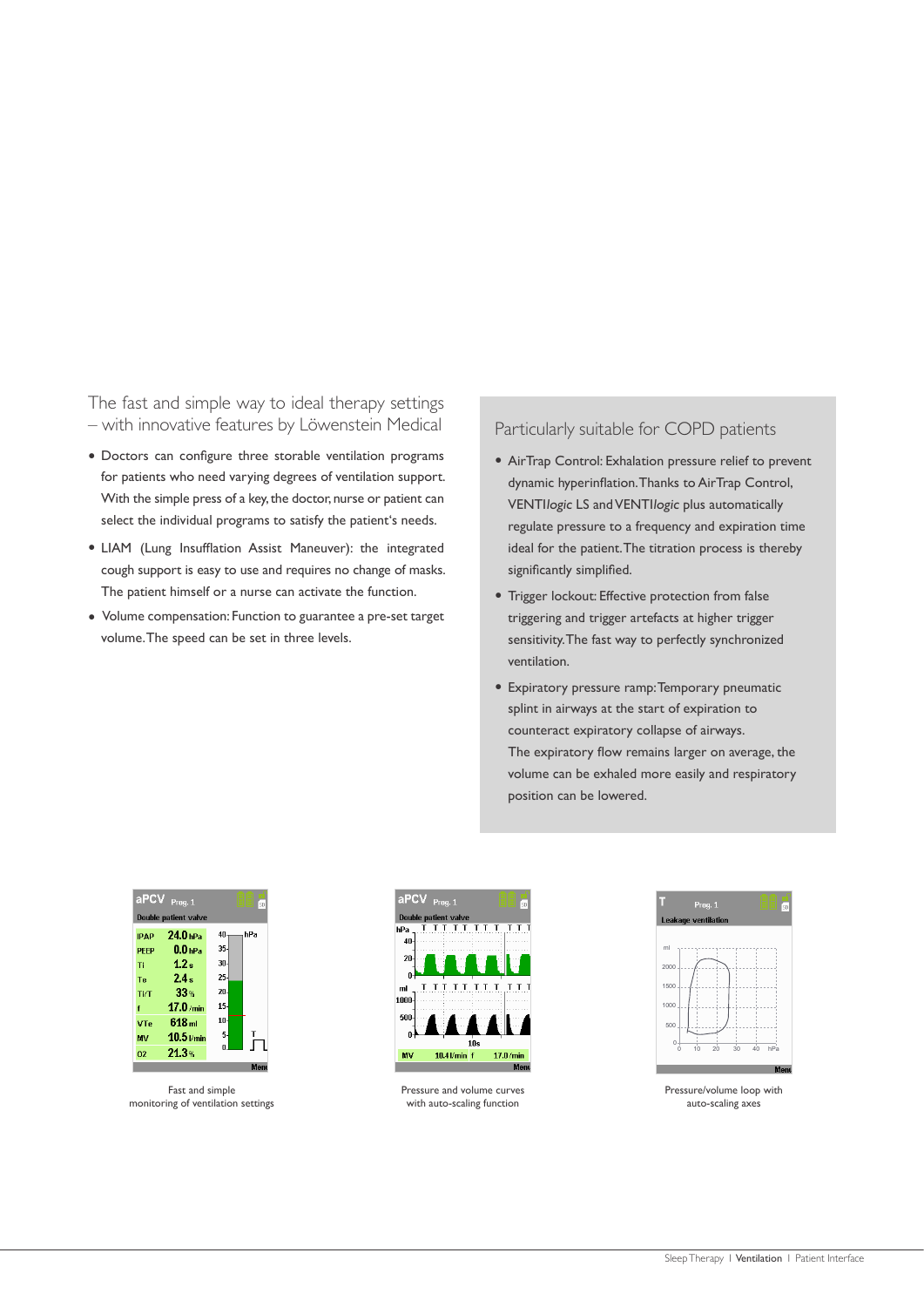





#### Accessories

- **1** Replaceable battery WM 27919
- 2 Bacteria filter (for leakage circuit)
- WM 24148
- **B** Bacteria filter (for valve ventilation) Teleflex Iso-Gard WM 27591
- 4 Bacteria filter (for valve system) WM 24476
- $5$  O<sub>2</sub> measurement set WM 15732
	- $\Box$  O<sub>2</sub> sensor connection line WM 27792
	- $\Box$  O<sub>2</sub> sensor WM 27128  $\blacksquare$  O<sub>2</sub> sensor T-piece – WM 27143
- 6 VENTIremote alarm (10 m) WM 27745 (10 m) WM 27755 (30 m)
- $7$  SpO<sub>2</sub> module WM 27280

consists of:

8 Adapter for automobile WM 24616

- 9 Analogbox D/A WM 27560
- 10 Leakage circuit
- WM 24130 (can be disinfected) WM 24120 (can be sterilized)
- **11** Single patient circuit with patient valve WM 27181
- **12** Double patient circuit with patient valve WM 27182
- 13 Water-resistant transport bag WM 27976
	- for mobile usage of VENTIlogic LS and VENTIlogic plus
- Set, mouthpiece ventilation (not shown) WM 27647
- Test adapter, packed (not shown) WM 27140
- VENTIviews (not shown), PC-Software WM 27870
- Connection cable for nurse call WM 27780 (10 m) WM 27790 (30 m)